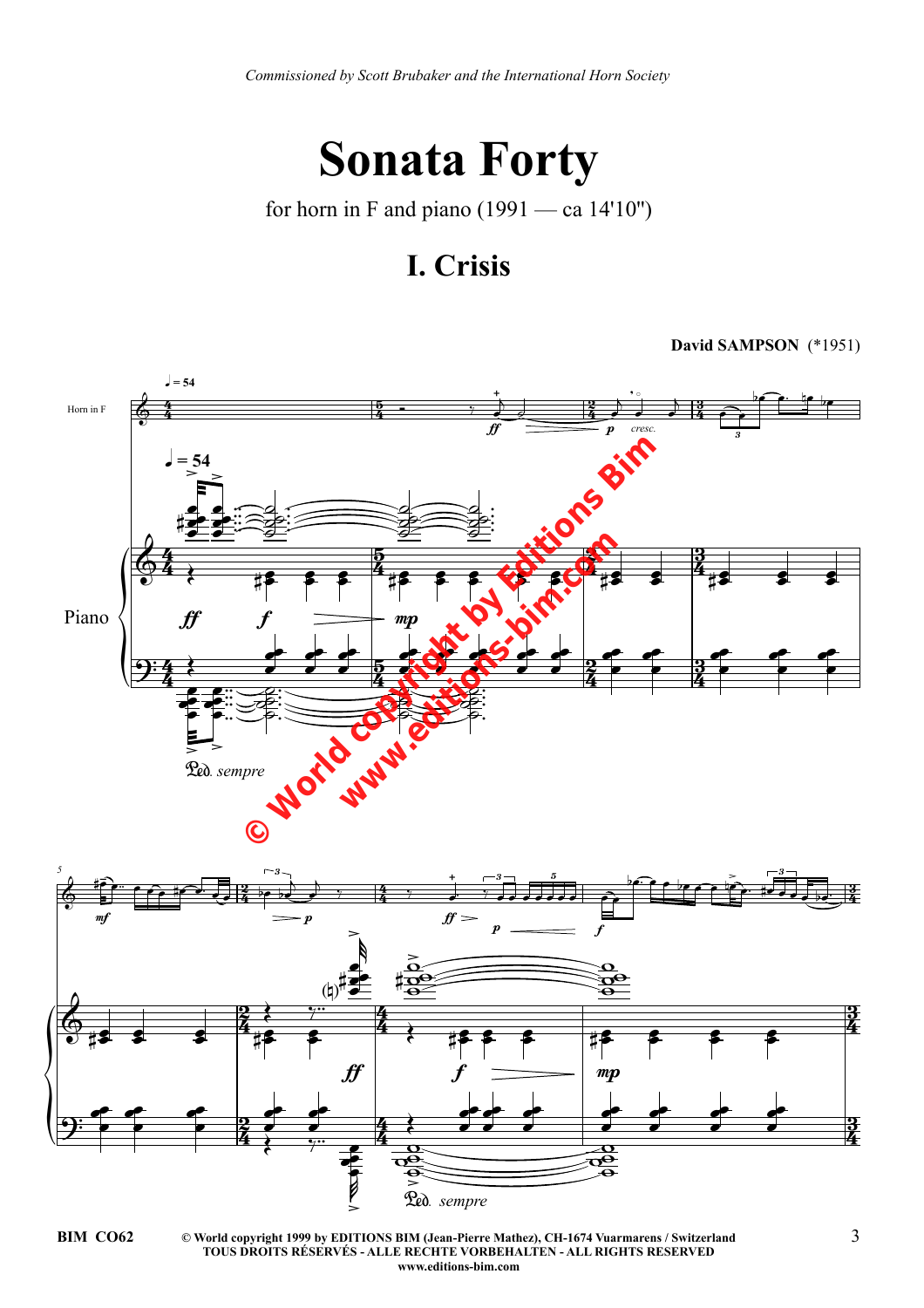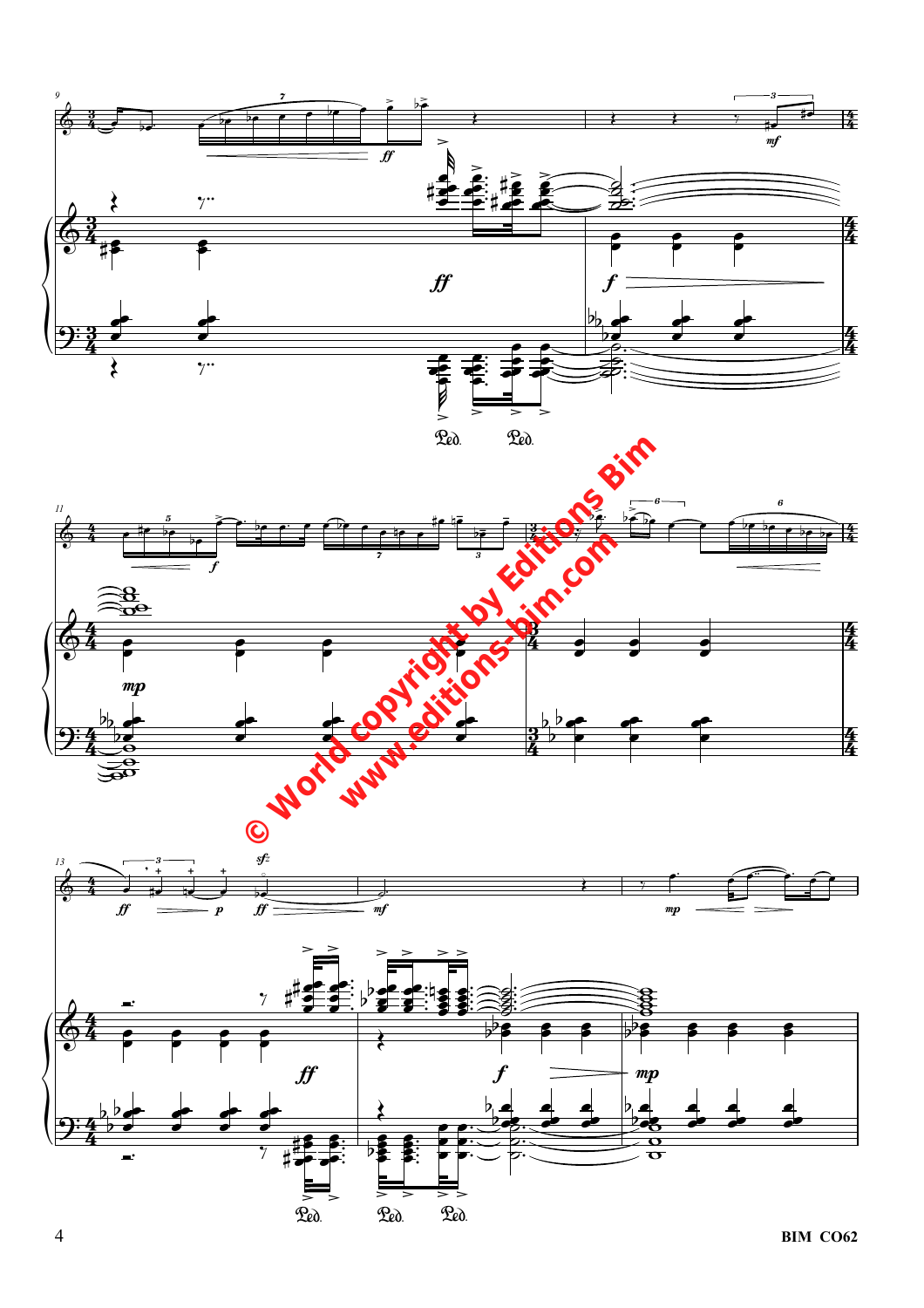





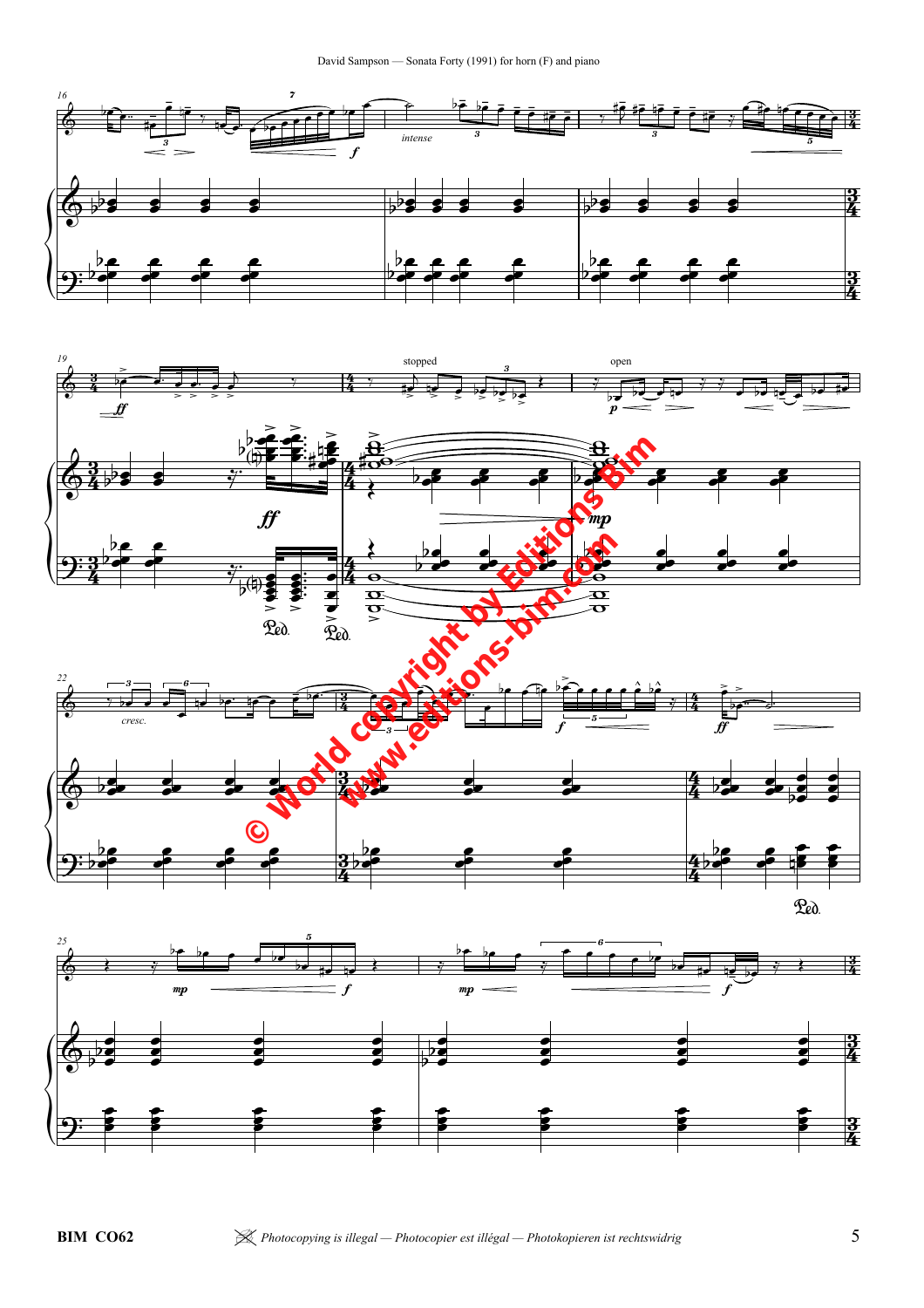



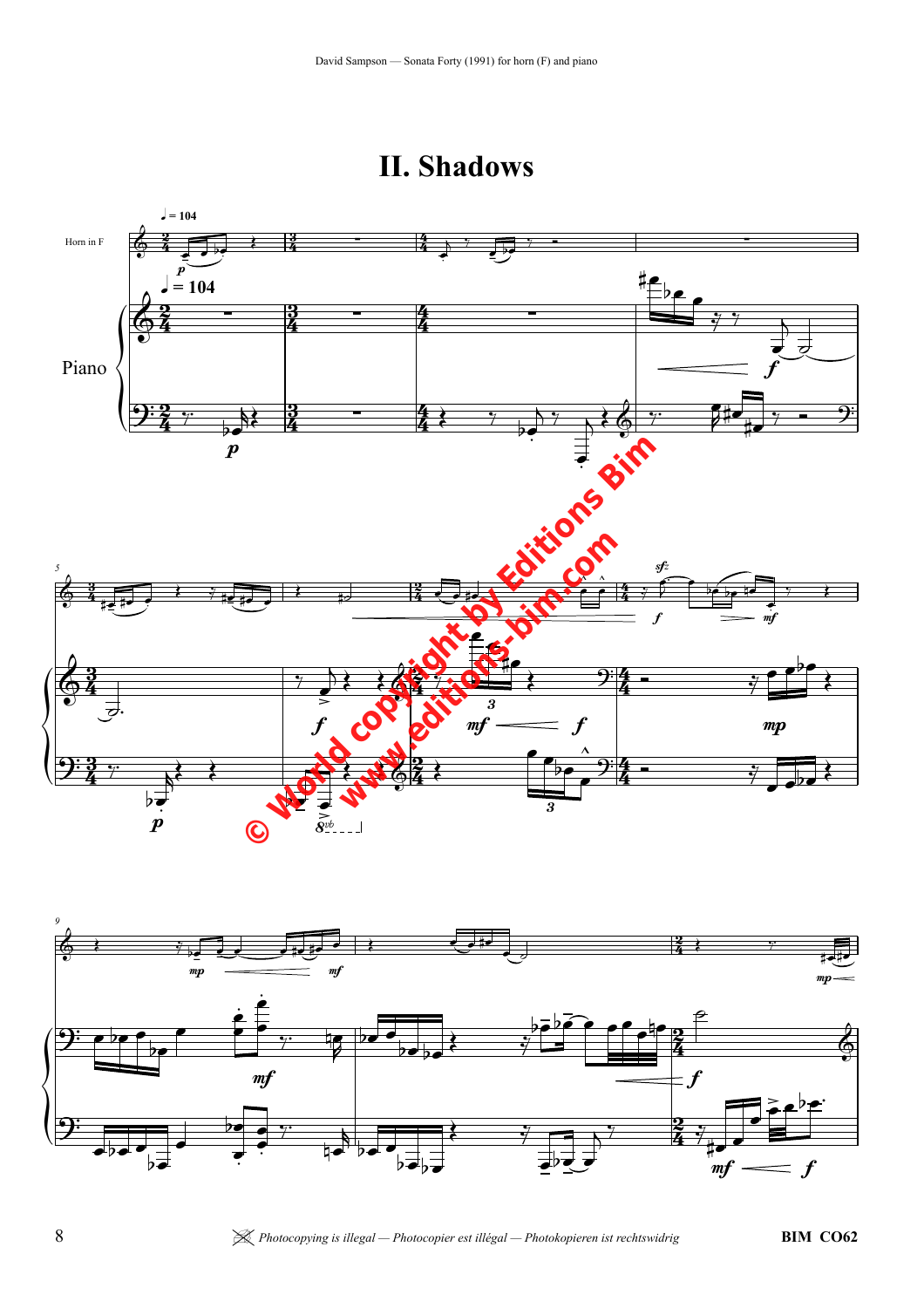





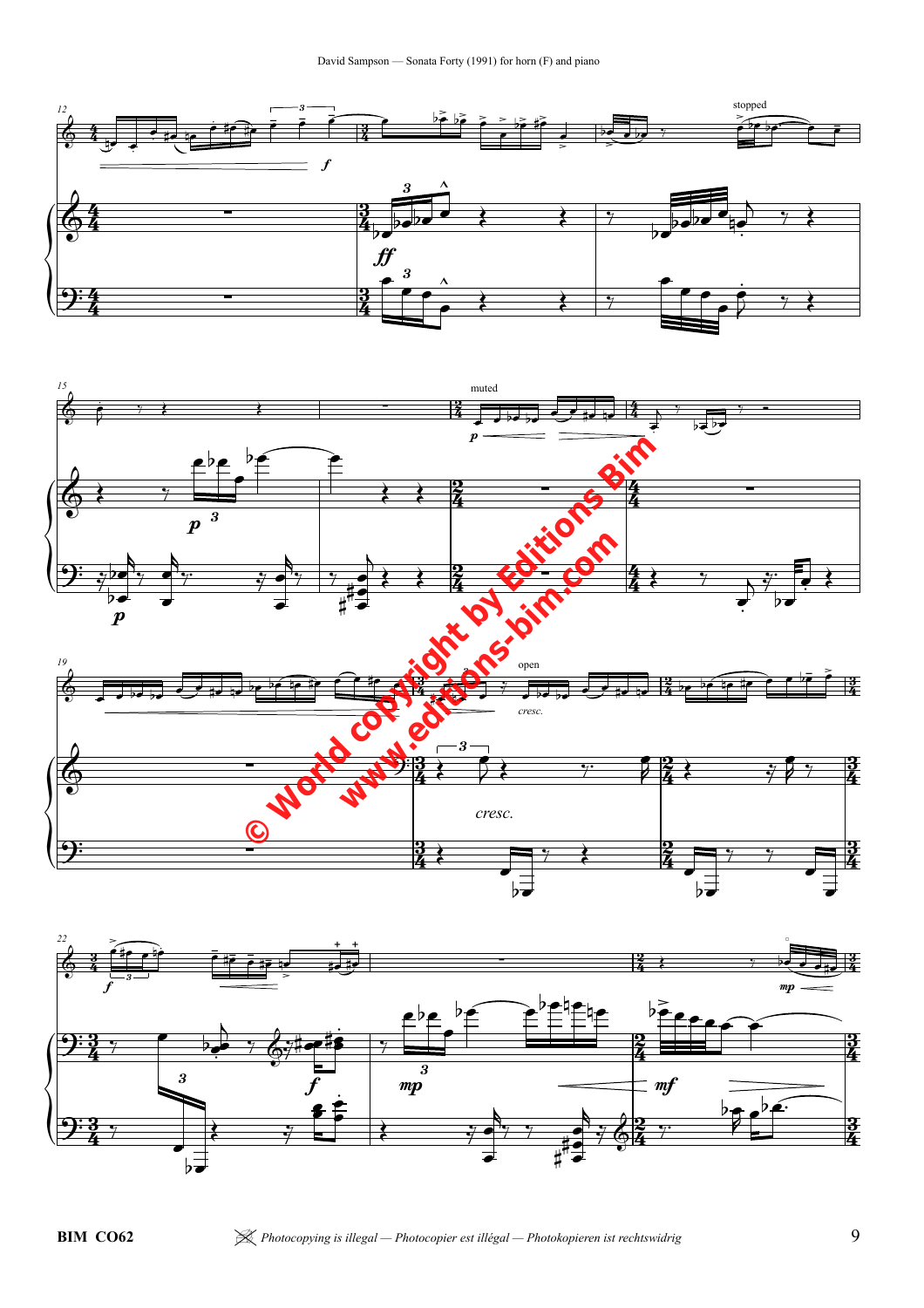





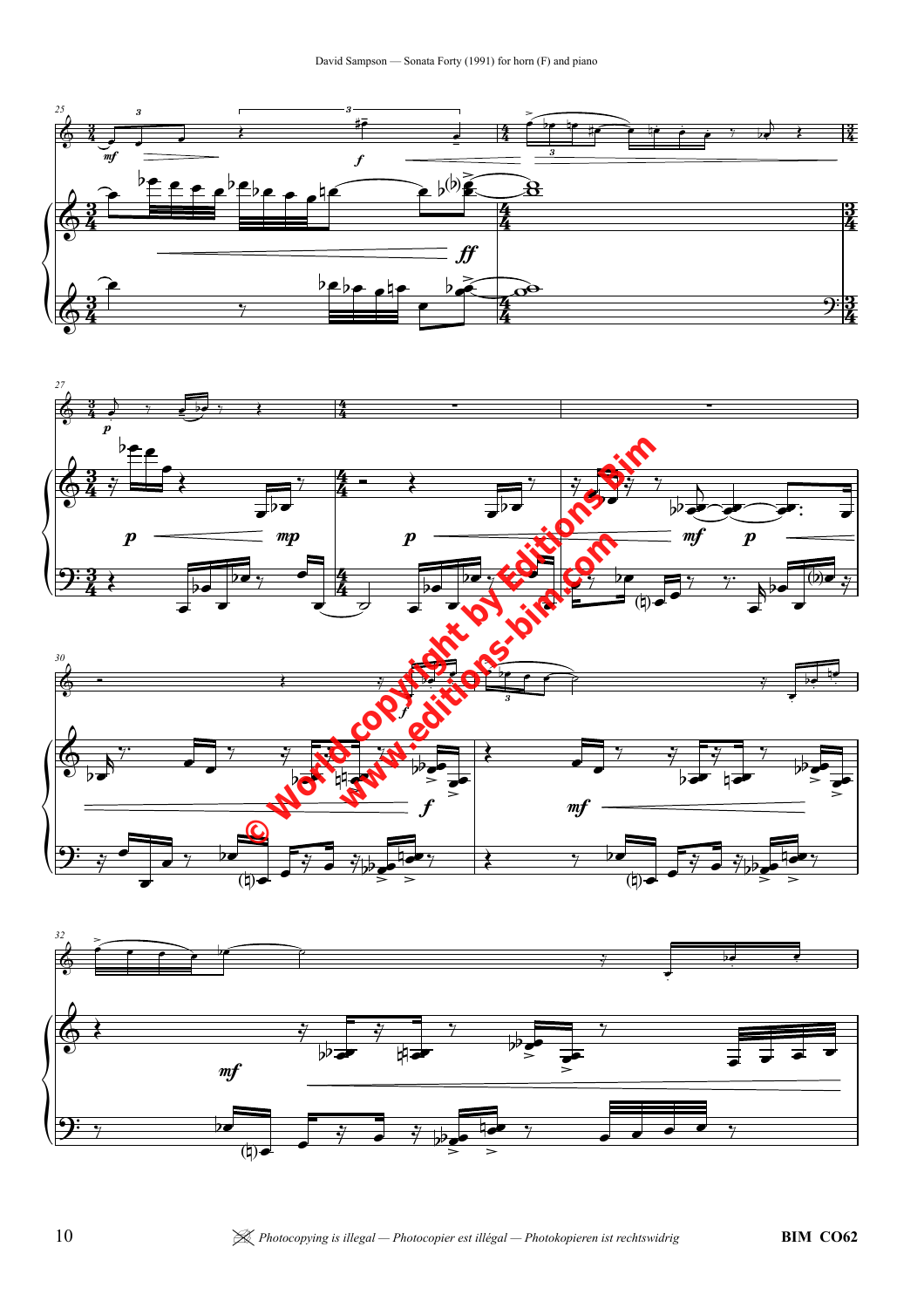



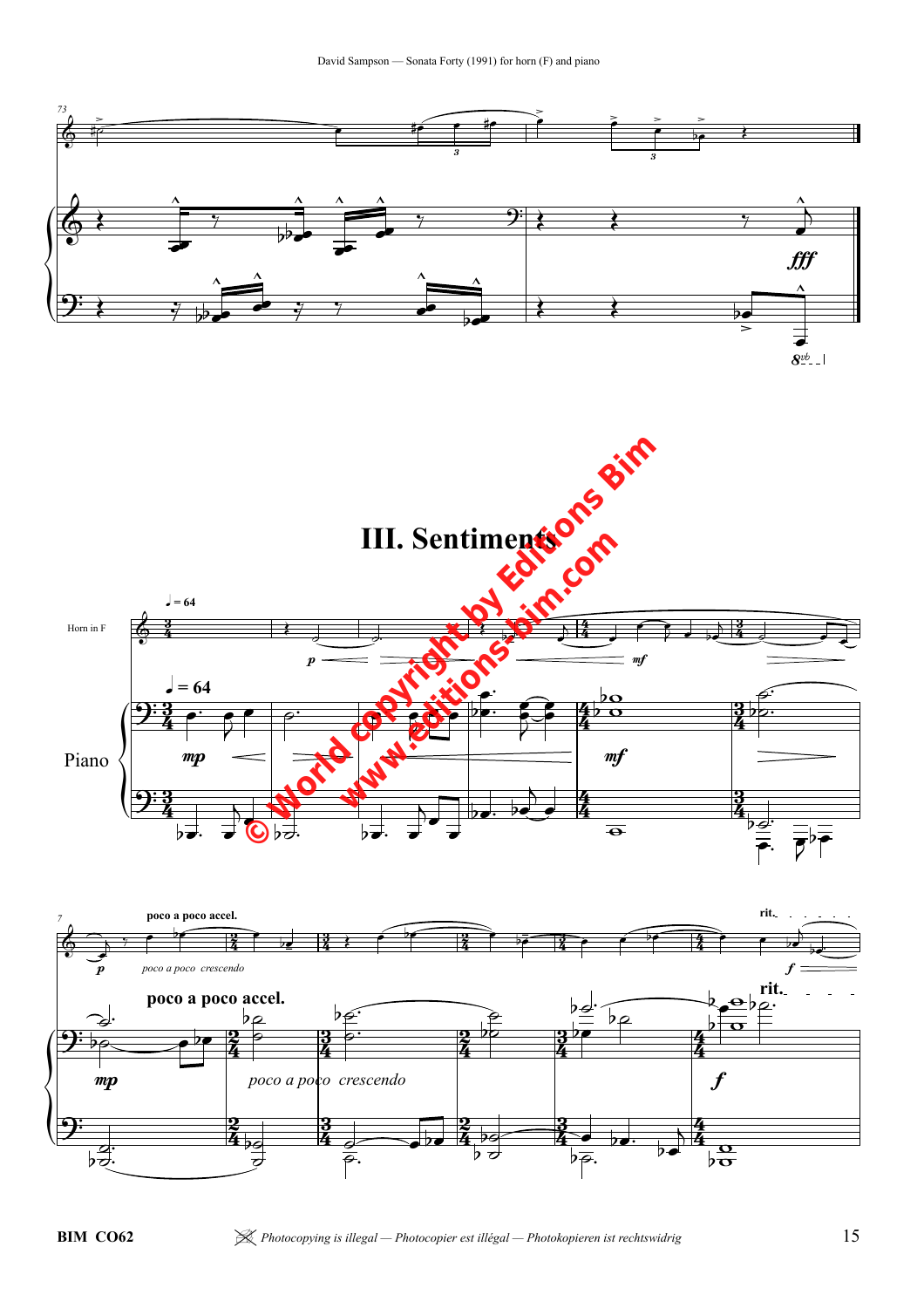





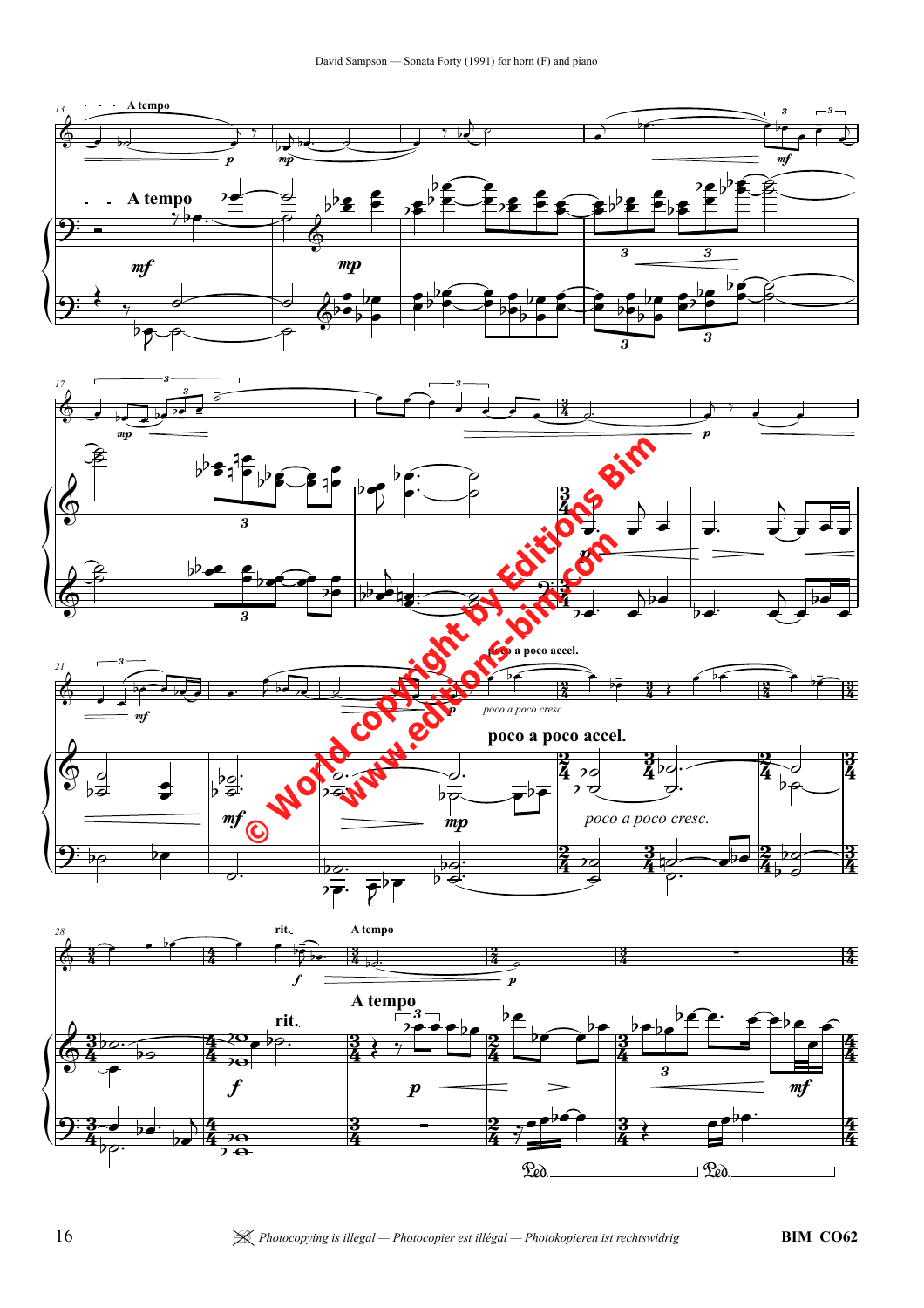David Sampson — Sonata Forty (1991) for horn (F) and piano







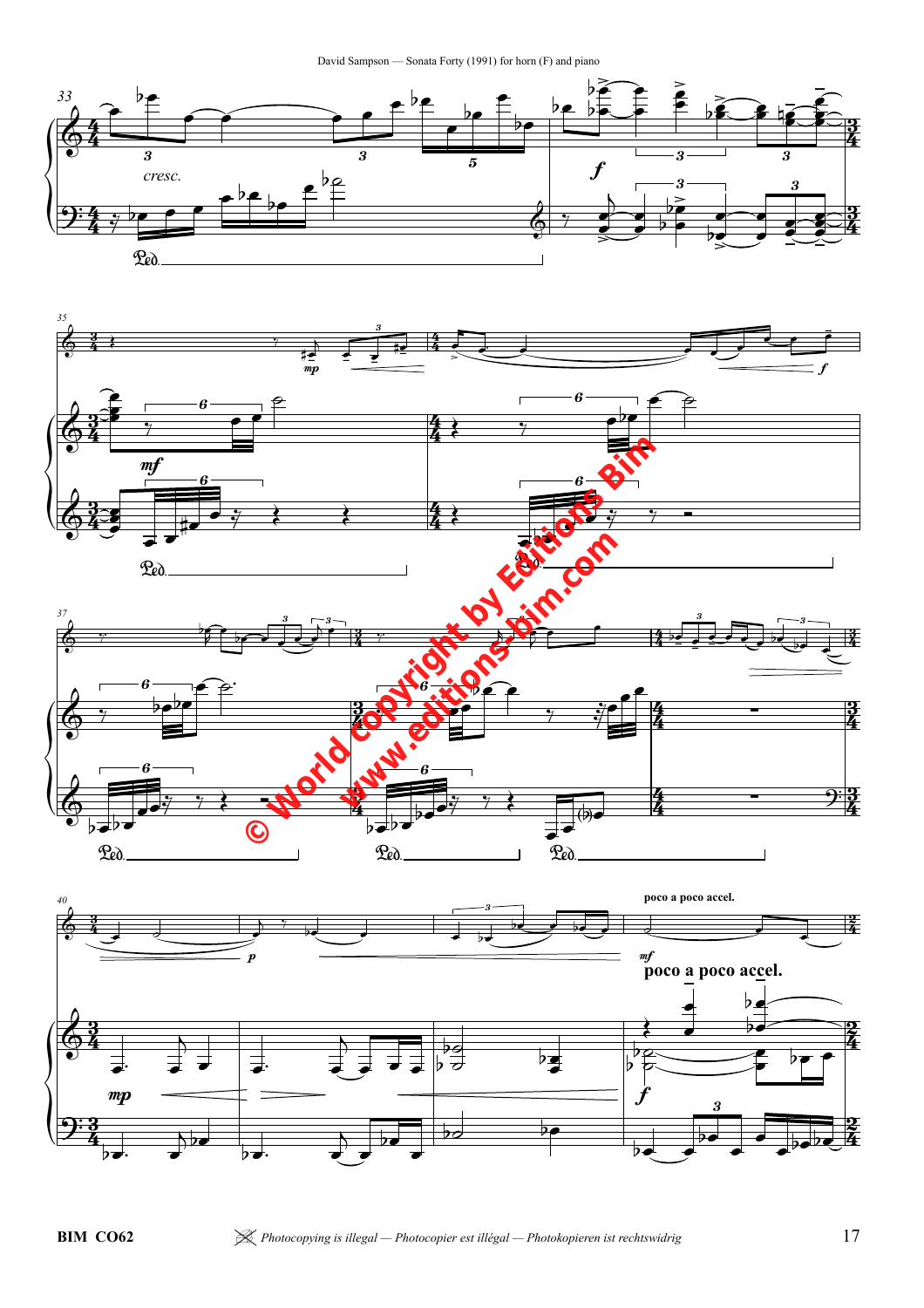



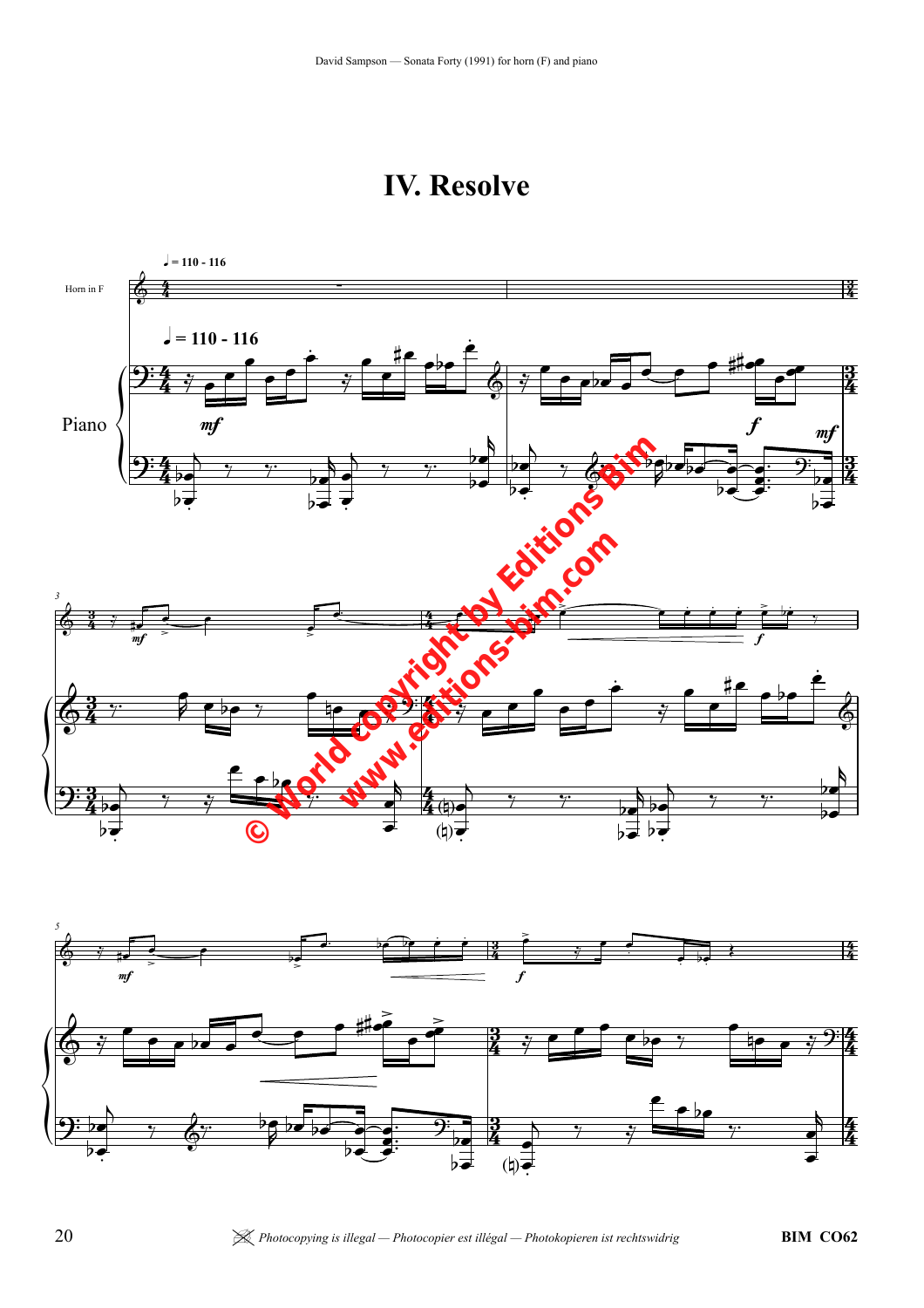





![](_page_10_Figure_4.jpeg)